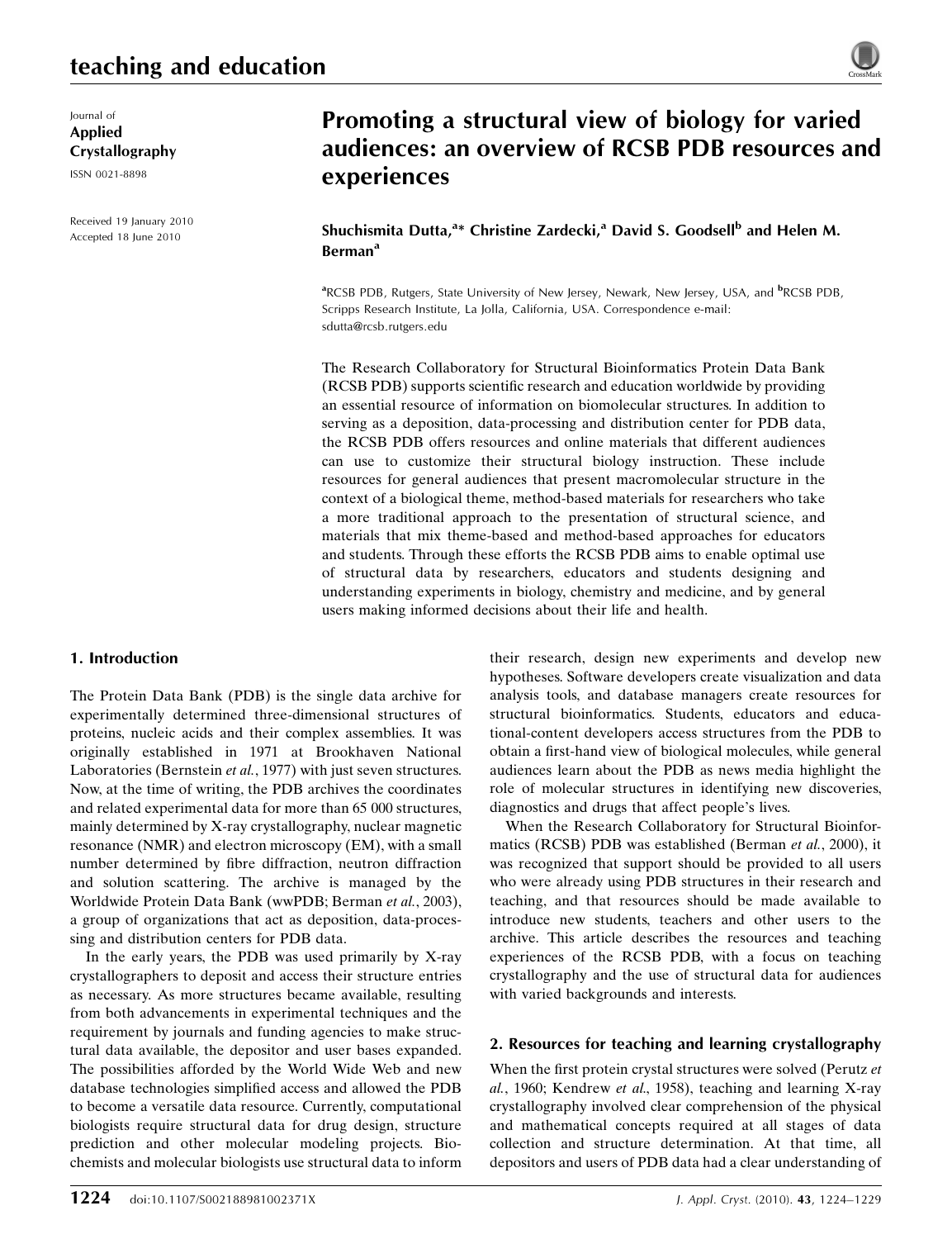structural data and its implications. However, these days many of the steps in determining structures by X-ray crystallography are automated. Moreover, a large group of computational and experimental biologists use three-dimensional structural data from the PDB for their research. Although these audiences are conversant with biomolecular structures, many do not understand the details and assumptions made in determining these structures and how some of the structural details can be identified using PDB data. Lack of information or misconceptions among these audiences have led to some awkward research results and analyses. Method-based resources and instruction provided by the RCSB PDB can assist audiences without expertise in crystallography to use the data optimally.

#### 2.1. Looking at Structures: an online resource for computational and experimental biologists

The PDB began as an archive for crystallographic data, and about 86% of the current PDB entries are crystal structures. For users without a strong background in crystallography, using PDB data can be very challenging. A series of explanatory pages under the Looking at Structures feature of the RCSB PDB website (http://www.pdb.org) guides users through a few of the technical details of PDB structure entries (Goodsell, 2009). This resource is a response to repeated user questions that relate to an underlying misunderstanding of the information held in PDB entries. It helps users to understand and compare structures of the same or related molecules in the archive.

The best example of how this resource is useful can be seen in understanding the relationship between asymmetric units and biological assemblies. Non-experts are frequently unaware that PDB entries for crystal structures include coordinates for the asymmetric unit (the structurally unique portion of the symmetrical crystal lattice). For oligomeric proteins and complexes, the asymmetric unit may include only part (or occasionally multiple copies) of the biologically relevant assembly of the molecule or complex being studied. Building on work at the European Bioinformatics Institute's Protein Quaternary Structure (PQS; Henrick & Thornton, 1998) and Protein Interfaces, Surfaces and Assemblies (PISA; Krissinel & Henrick, 2005) services, the RCSB PDB website offers coordinates and images for the asymmetric unit and its possible biological assemblies. A section of Looking at Structures explains this concept, and directs users on how to access and download the biological assembly coordinates and corresponding images.

The Looking at Structures resource continues to expand, covering topics that can pose challenges to new users who are not familiar with the technical details of X-ray crystallography, NMR spectroscopy or EM. Currently, there are pages that describe the information stored in PDB coordinate and data files, describe the structure determination methods (X-ray crystallography, NMR and EM), provide examples of why coordinates of some atoms or residues may be missing in PDB files (such as missing loops or flexible side chains), introduce molecular graphics programs, and illustrate the meaning and implication of crystallographic resolution, R value and R-free.

#### 2.2. Crystallography For Modelers: a short course for computational biologists

Based on requests from members of the user community, a short course called Crystallography for Modelers was held in May 2009 at Rutgers University. The objective of the course was to help participants understand PDB data and avoid mistakes in their research. The course was aimed at pharmaceutical/biophysical modelers looking for a deeper understanding of crystal structures and their derivation, reliability and interpretation, and proper application and use of PDB files. Students from academia and industry attended the twoday course to hear lectures from RCSB PDB members. Practical aspects (with some theory) of calculation, interpretation and use of electron-density maps, refinement approaches, and validation of structural data were discussed, followed by software demonstrations and hands-on sessions organized by industrial participants and sponsors. The format and content of the course were very well received. The RCSB PDB plans to continue this outreach effort at other venues, and to extend it to include resources more suited to educators and developers of educational materials.

# 3. Resources and experiences promoting a structural view of biology

Structures are now routinely used to understand the overall function of biological macromolecules in health and disease, to study detailed steps in biochemical reaction pathways, for drug design, and to customize disease treatments. With this diversity in PDB structural data usage, there is a growing need to balance method-based education, which is designed for technical users who need to understand the methodological details of structural biology, with the needs of non-specialists who are also interested in a molecular structural description of biology. Modern structural biology education needs to be flexible to match the background and needs of these different audiences.

The first step in the creation and promotion of resources that support a structural view of biology was the establishment of the Molecule of the Month, a resource for general audiences that takes a theme-based approach to describing the connections between PDB structures and the reader's own life and health. The RCSB PDB has also developed materials and courses to bring structural data into undergraduate and graduate-level classrooms. These resources mix theme-based and method-based approaches, providing information on the biology behind the structures, but also training students and educators in the use of the PDB and its tools.

### 3.1. Molecule of the Month: an online resource for general audiences

The Molecule of the Month is designed to encourage new non-expert users to explore and utilize the PDB archive. Since general audiences are more likely to relate to lessons describing particular molecules rather than a discussion of X-ray crystallographic methods, each month a new feature is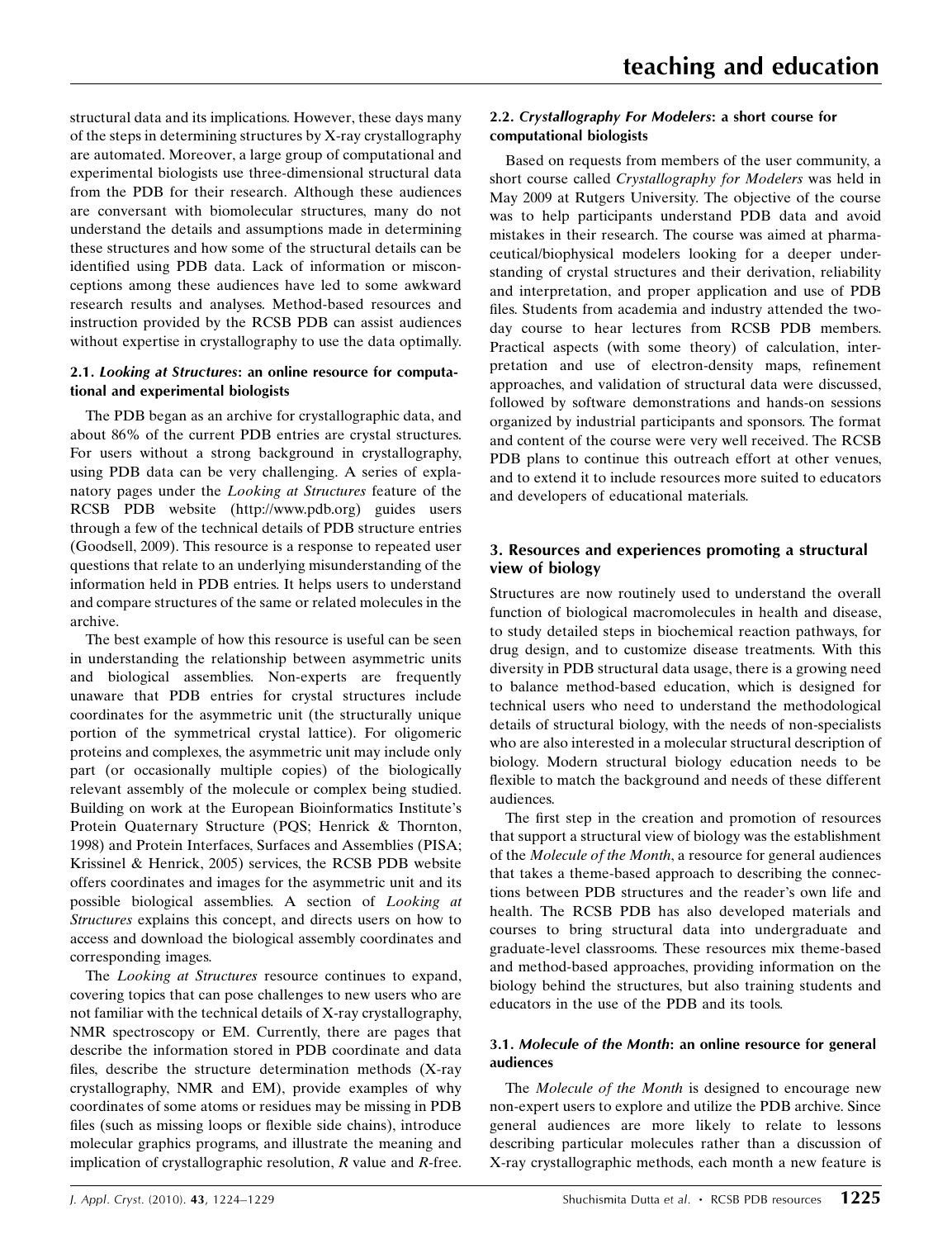published on the RCSB PDB home page that highlights the structure and function of a specific molecule or complex, and illustrates how it relates to topics in human health, welfare and technology.

The features are carefully crafted to appeal to general audiences, with text that avoids jargon and colorful graphic molecular imagery. A non-photorealistic space-filling representation is used for most structures to provide an easily comprehended image of the shape and form of the molecule (Goodsell, 2005). Most of the static images support novice users, but interactive views are also available. The features are available as web pages and in PDF format. High-resolution files of the Molecule of the Month images are also available for download.

The Exploring the Structure section contains links to curated Jmol views (http://www.jmol.org/) and links to the RCSB PDB's Ligand Explorer (Moreland et al., 2005), with viewing suggestions to explore the surroundings of ions, inhibitors or drugs bound in the structure. For example, the Molecule of the Month feature on the sodium–potassium pump (Fig. 1) illustrates a description of the pumping cycle with an interactive Jmol view in the middle of the cycle, when the pump has just picked up potassium ions. Instructions are given for using the Java applet Ligand Explorer to display the interaction between the two metal ions.

The features also offer Topics for Further Exploration, which are thought-provoking questions relating to the structure and function of the molecule described, and References for additional reading.

Throughout the text, links are provided to other resources at the RCSB PDB site, including PDB entries and related Molecule of the Month features. In this way, these features offer entry points to the more than 65 000 structures in the PDB archive. A search for lysozyme will return more than 1000 PDB entries that represent lysozyme structures from different source organisms, with different mutations, levels of resolution, bound ligands and more. The Molecule of the Month column on this topic provides carefully selected and annotated lysozyme entries for users to start exploration. The



#### Figure 1

Images from the October 2009 Molecule of the Month (doi.org/10.2210/ rcsb\_pdb/mom\_2009\_10). Static images such as the illustration on the left are available for download as high-resolution TIFF files; Jmol images, as on the right, launch interactive curated views of a structure.

major goal is to provide initial examples to help new users start using the database.

The Molecule of the Month features are one of the most visited resources at the RCSB PDB website. A detailed analysis of traffic through the Molecule of the Month pages revealed that the archive of past columns (http://www.pdb.org/ pdb/motm.do) continues to be extensively accessed, with interesting spikes of activity. For instance, visits to the hemagglutinin and neuraminidase features increased during the H1N1 flu season. This analysis also revealed that many users reach the Molecule of the Month through Wikipedia, providing a convenient path from a popular online resource to the RCSB PDB, and that most users continue exploration of the overall website after reaching the Molecule of the Month. Based on anecdotal reports, the archive of these features is also widely used by high-school educators in developing lessons, by students in researching their lessons, and by developers of Science Olympiad protein-modeling events in designing questions and exercises.

#### 3.2. Students Exploring Molecular Structures (SEMS) courses

The RCSB PDB members at Rutgers, the State University of New Jersey, have created theme-based structural biology courses for undergraduate curricula. The first of these courses was offered as an honors seminar in 2006, with the human digestive system as the theme. Similar undergraduate honors seminars have been offered with cancer and acquired immune deficiency syndrome (AIDS) as the themes in 2008 and the human nervous system as the theme in 2010. Additionally, summer internships (2006 and 2008), independent study projects (2010) and even graduate courses in biophysical chemistry (2006 and 2008) have been offered at Rutgers using this course format.

In all of these courses, students were introduced to fundamental concepts in protein and nucleic acid structure, and to experimental methods used for structure determination (X-ray crystallography, NMR and EM). Students learned to use the RCSB PDB and its related tools and resources for structure visualization and analysis. After this initial preparation, students were introduced to the specific course theme by an expert in the field. Students were then assigned molecules related to the theme for their structure explorations. They identified the structures of these molecules in the PDB, read the primary citations and related articles, and visualized and analyzed relevant structures to understand structure–function and disease associations of the molecule. Students made oral presentations and wrote online reports with original images and textual descriptions of a molecular structural view of the theme being studied. Through this process, students learned a structural view of the course theme, and were also exposed to scholarly research, reading and writing scientific papers, and presentation of their analysis. The online reports were submitted using a framework based on a content management system, allowing students access to their reports (text and images) online and the flexibility to publish the reports only when complete.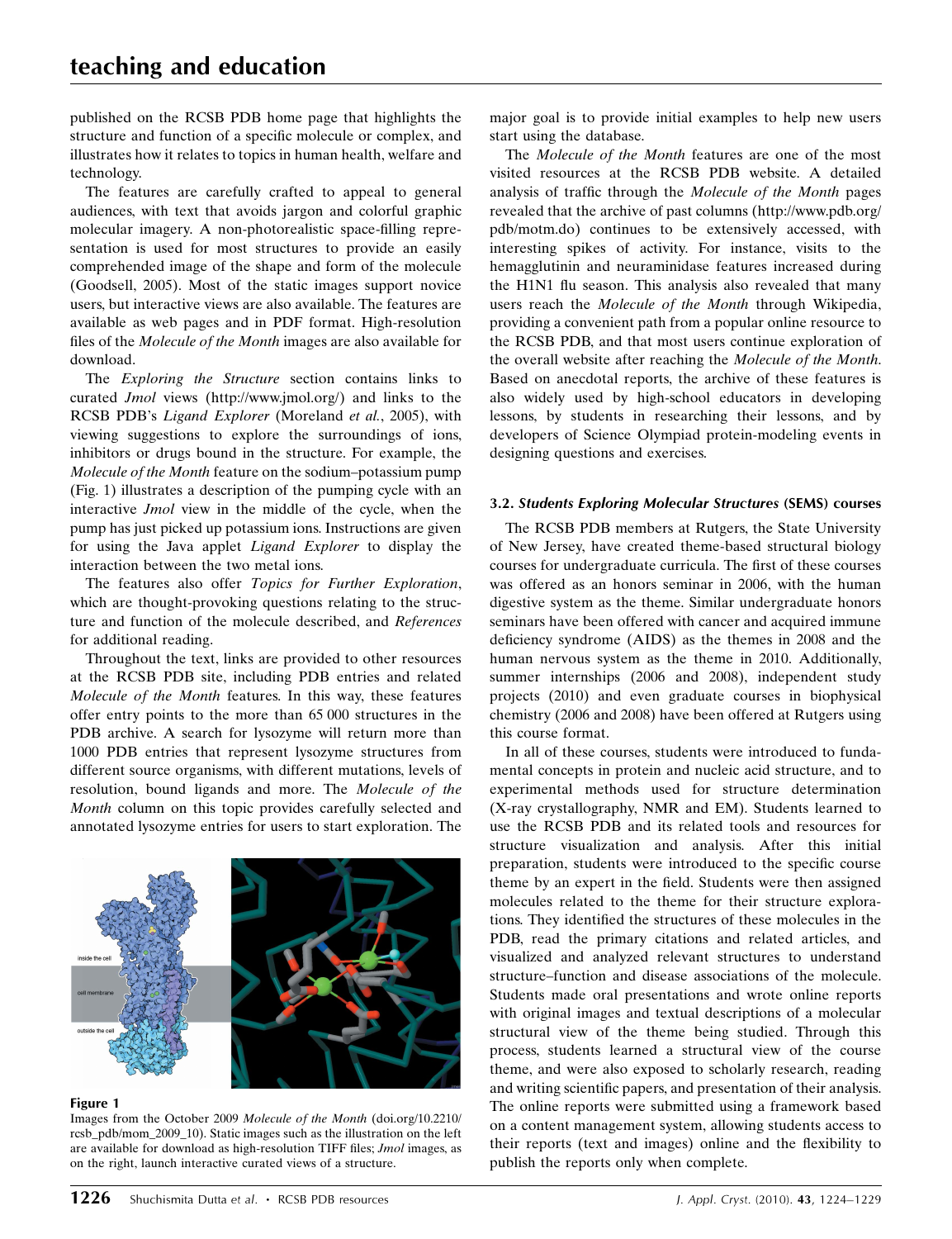Assessment of student performance in class, student and faculty feedback about the course, and student self-assessment surveys (such as SALG, http://www.salgsite.org/) all suggest that the theme-based first-hand experience of exploring actual protein structures inspired students to learn about structural biology. Students gained a new perspective on the subject and learned skills that they could apply to other courses in the curriculum.

The success of these courses can also be measured by following a student's ability to create images of proteins from the beginning to the end of the class (Fig. 2). By the end of each semester, the majority of the students were able to read, comprehend and report clearly on their assigned themerelated molecules. Students with no background in biology (non-science majors) also excelled in these courses. In 2006 and 2008, many students returned for summer internships at the RCSB PDB, while some students joined structural biology laboratories at Rutgers and other institutions, where they are involved in research.

Multiple course offerings using the SEMS format have provided an opportunity to examine variations related to the choice of topics, the instructor, and the students' background knowledge and interests. In the next few years, this course format will be tested at a variety of colleges and universities in a number of courses and disciplines in biology and chemistry. The hope is to assess the possibility of distributing a transferable module and online framework that can be combined with a specific theme or topic and offered as a new SEMS course at institutions around the US. This course format has the potential to provide any undergraduate teaching faculty with the ability to incorporate a structural perspective in their course design. For faculties with limited or no background in X-ray crystallography or other experimental structural determination methods, the transferable module will provide material to introduce fundamental concepts, tools and resources related to structural biology. The online studentreporting framework will allow the teaching faculty to collaborate with experts for help with evaluation of the students' reports.

### 3.3. Molecular Anatomy Project: an online educational resource in the making

In order to describe the workings of an entire organism in structural terms, the Molecular Anatomy Project (MAP) was initiated as part of a summer internship program in 2005. The goal of this ambitious project is to create a web resource that provides a structural view of all human molecules and describes molecular structural perturbations and their impact on health and disease. In this resource, structural descriptions of all human molecules are organized by organ system (digestive system, immune system, nervous system etc.), organ and tissue type (stomach, liver, pancreas etc.), and disease associations. The project is built on the same online framework as is used for the SEMS courses, making it easily manageable. In fact, the MAP project was the initial motivation for creating the SEMS courses so that the images and



Figure 2

Assessing the success of the undergraduate honors seminar class: images of biological molecules generated by a student. The left image shows a structure with multiple models generated by the student at the beginning of the class. By the end of the class the student was able to create clear figures, shown on the right, with appropriate regions of the structure drawn and labeled distinctly.

descriptions from the student reports could be included in the MAP resource.

Over the course of many years, the MAP resource is being populated by undergraduate and graduate student reports at Rutgers. Since many researchers, students and educators rely on the information presented by the RCSB PDB, the studentauthored content will be made publicly available to all users after a period of critical review. This will ensure that MAP can act as a reliable gateway to the PDB archive for exploration, analysis and comparison of macromolecular structures, for example within or between organ systems, within or between different organs and tissues, and in various disease pathways.

### 4. Resources for education

Knowledge of biomolecular structure is essential for all fields of biology, and an increasingly structural approach is being used in biology classrooms. The RCSB PDB resources for education provide ideas, materials and training to allow students and educators to develop an interest in molecular structures, find information that is relevant to the subjects they are studying and access PDB data.

### 4.1. The RCSB PDB educational resources

The Educational Resources section (Table 1) provides worldwide distribution of RCSB PDB-related tools, posters, tutorials, activities and lesson plans. Many of these resources are aimed at middle and secondary education, and are presented and distributed at professional society meetings. For example, the New Jersey Science Convention, co-sponsored by the New Jersey Science Teachers Association and the New Jersey Science Education Leadership Association (http:// www.njsc-online.com/), has served as a test-bed for a number of the educational materials, activities and tutorials that are now available from Educational Resources. Examples of how educators use PDB data and RCSB PDB resources in their teaching are published quarterly, in the Education Corner feature of the RCSB PDB newsletter. The goal is to provide enough background and materials to make science teachers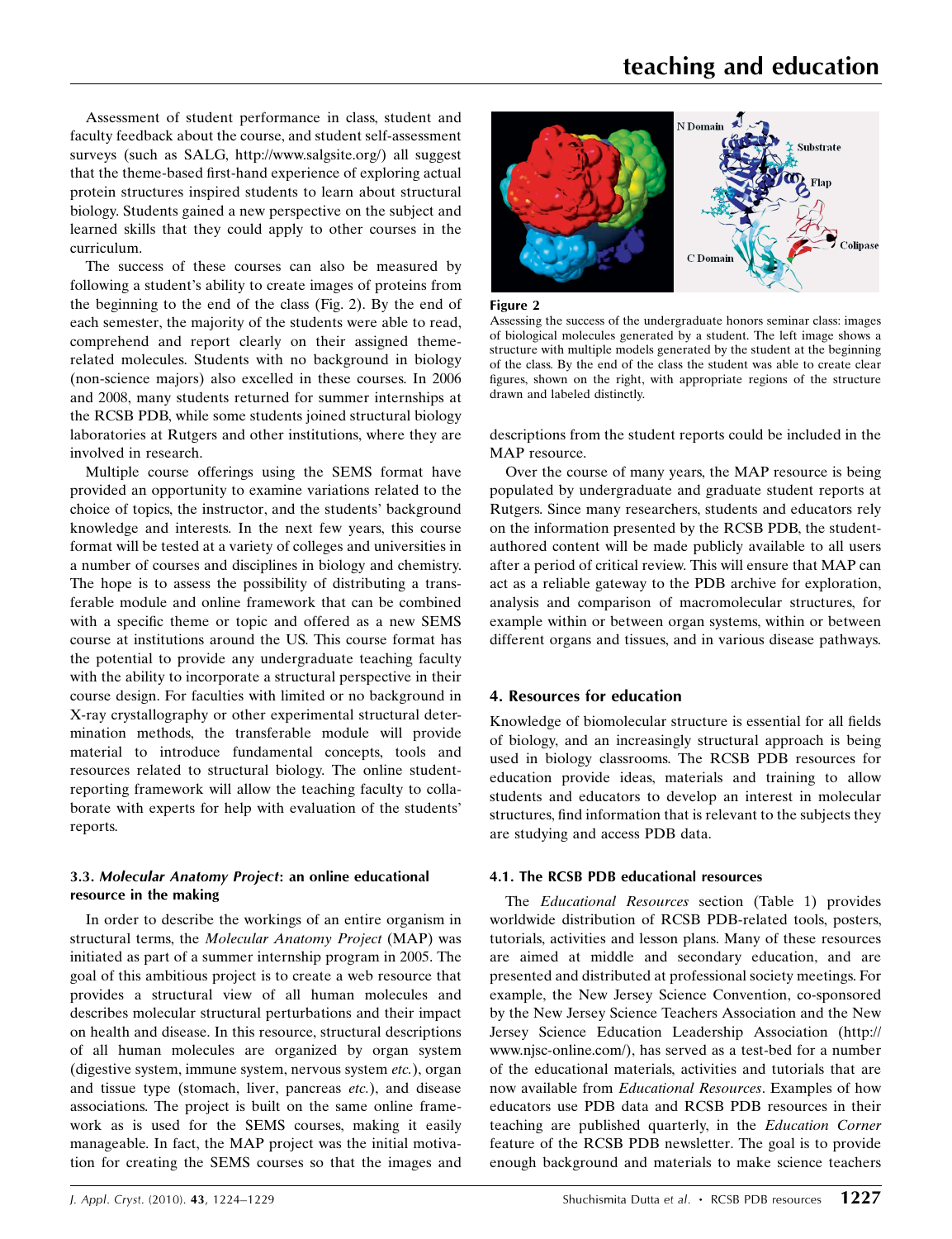# teaching and education

#### Table 1

Educational resources from the RCSB PDB website.

In addition to the Looking at Structures and Molecule of the Month features, the RCSB PDB offers a variety of downloadable tools and resources.

| Molecules in Motion<br>Kiosk Viewer | A full-screen animation program that displays structures rotating at different angles and from different perspectives, and focuses on<br>chemical components within the structure                                                                                                                                                                                 |
|-------------------------------------|-------------------------------------------------------------------------------------------------------------------------------------------------------------------------------------------------------------------------------------------------------------------------------------------------------------------------------------------------------------------|
| Posters                             | Molecular Machinery: A Tour of the Protein Data Bank features illustrations of 75 selected structures, shows their relative sizes at a<br>scale of three million to one and generally describes their critical roles in the functions of living cells<br>How Do Drugs Work? uses examples from the PDB archive to illustrate different types of drugs             |
| Calendars                           | These calenders feature stylized illustrations and detailed structural descriptions                                                                                                                                                                                                                                                                               |
| Website tutorials                   | These Flash tutorials developed by RCSB PDB demonstrate how to use the RCSB PDB tools Advanced Search and the Medical<br>Subject Headings (MeSH) browser (Sayers et al., 2010), and the molecular viewers Protein Workshop, KiNG (Chen et al., 2009)<br>and <i>Jmol</i>                                                                                           |
|                                     | Free narrated tutorial and supplementary materials, developed in collaboration with Openhelix, demonstrate how to use the site                                                                                                                                                                                                                                    |
| Animations                          | Animations of <i>Molecule of the Month</i> images for the ribosome and for hemoglobin are available for download<br>An interview describing how to use PDB data in animation is also available                                                                                                                                                                    |
| Activities and lessons              | Exploring the Bioinformatics of Green Fluorescent Protein examines a GFP protein at different resources<br><i>Handheld 3D Virus Model</i> can be used to make a paper model of the dengue virus<br>A lecture and lesson plans describing Virus Shape and Structure and the Life Cycle of the Dengue Virus are available for middle- and<br>high-school classrooms |
| Exhibit materials                   | The Art of Science traveling exhibit includes pictures and captions from the RCSB PDB <sup>+</sup><br>The Sea of Genes Flash animation about specific proteins found in marine organisms is used in an exhibit at the Birch Aquarium (La<br>Jolla, California)                                                                                                    |
| RCSB PDB poster prize               | Awarded for the best student poster presentation at a number of different meetings                                                                                                                                                                                                                                                                                |

† If you would be interested in sponsoring this exhibit at your institution or would like more information, please contact us at info@rcsb.org.

interested in incorporating biological structure into their curricula and lesson plans.

The RCSB PDB website is supported by help pages and a help desk to assist users at all levels. Comprehensive training materials to help beginners utilize RCSB PDB features and functionality are also freely available at http://www.openhelix. com. Developed in collaboration with the RCSB PDB, the training tools include an online narrated tutorial that demonstrates basic and advanced searches, how to generate reports, the different options for exploring individual structures, and using many of the resources and tools available at the RCSB PDB for research and education. The full tutorial runs for about an hour and can be navigated by specific chapters. Animated presentation slides of the tutorial, slide handouts and exercises are available for download and for teachers and professors to create classroom content.

### 4.2. Outreach efforts

RCSB PDB staff members hold courses, workshops and demonstrations to assist undergraduate lecturers in the use of RCSB PDB resources for teaching in their classrooms. RCSB PDB members also teach various courses and interact with students at their host universities (Rutgers in New Jersey and University of California at San Diego) to promote a structural view of biology.

The RCSB PDB sponsors tours from local high schools and provides an internationally travelling art exhibit of images from the RCSB PDB. It also sponsors the protein-modeling trial event (http://education.pdb.org/olympiad) at the New Jersey Science Olympiad competitions. In this national level event, as designed by the Center for Biomolecular Modeling at the Milwaukee School of Engineering (http://cbm.msoe. edu/), student teams demonstrate their understanding of protein structure and function through hand-built threedimensional models of specific proteins. Since 2006, New Jersey schools have had the unique opportunity of having their models judged by the RCSB PDB annotation staff. All these experiences with teachers and students often lead to new initiatives and collaborations.

Other outreach efforts, aimed at introducing students to the world of biological macromolecules, include large-scale science fairs and expositions, where an interest is developed by making links between three-dimensional structures in health and in disease, and by allowing students to visualize some of the structural concepts that they read about in journals and text books. Viruses, for example, can be built using a PDF template, available from the RCSB PDB website, which can be folded into an icosahedral shape. This activity has been used at many events to introduce students to concepts in symmetry and molecular structure, and to an understanding of diseases.

The success of all educational efforts is evaluated through pre- and post-content knowledge surveys, opinion surveys, feedback collected from professional society meetings and electronic help desks, and from an increasing demand for resources from teachers and students.

# 5. Future

Educational programs and resources (both method-based and theme-based) will continue to be developed to help